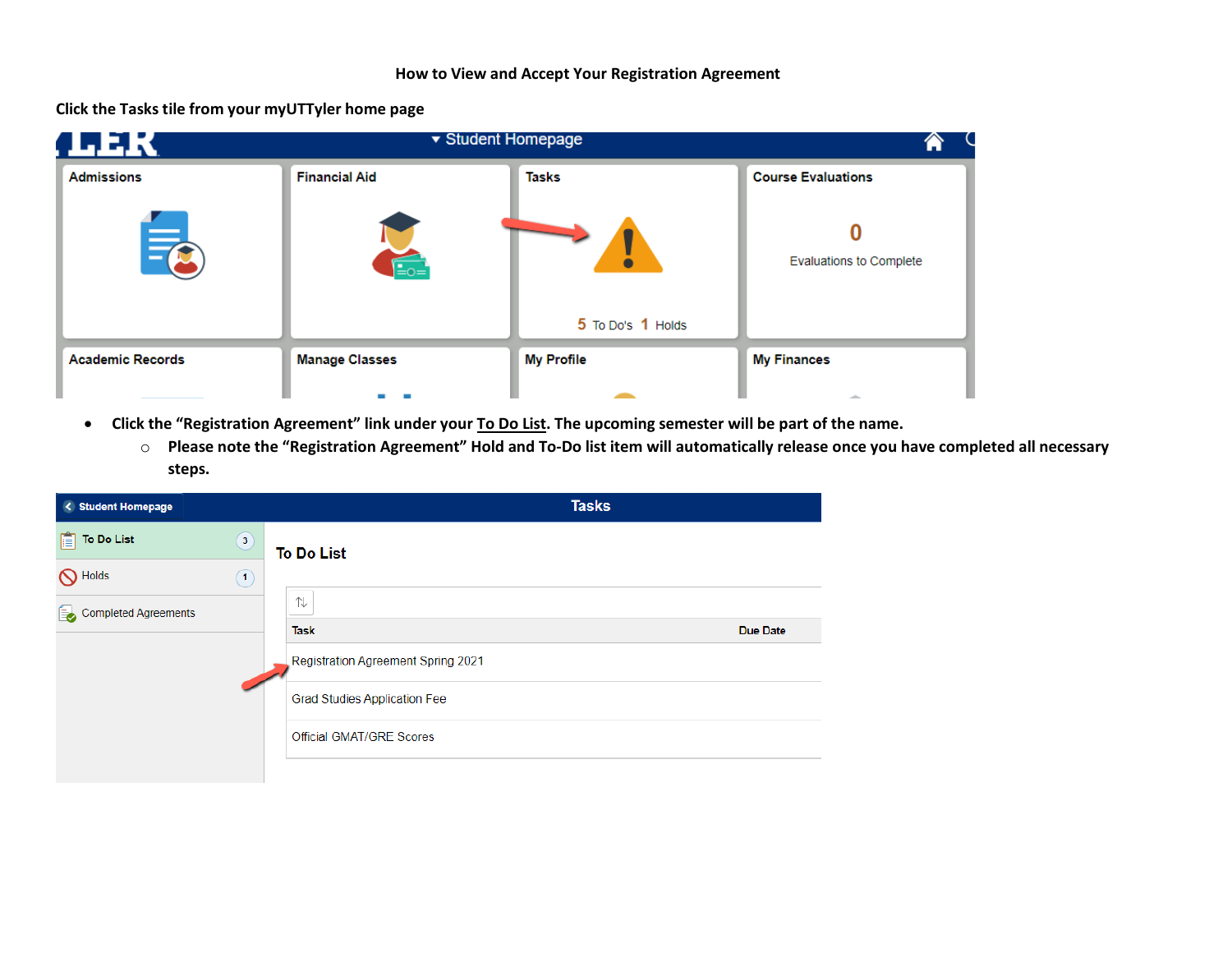| < Student Homepage                |              |                                      | <b>Tasks</b>                                              |
|-----------------------------------|--------------|--------------------------------------|-----------------------------------------------------------|
| To Do List<br>阊                   | $\mathbf{3}$ | Holds $\bullet$                      |                                                           |
| N Holds                           | $\mathbf{1}$ |                                      | Viewing purposes only.<br>Clicking the hold will not take |
| <b>Completed Agreements</b><br>E. |              | ▼                                    | you to the agreement.                                     |
|                                   |              | <b>Hold</b>                          | <b>Department</b>                                         |
|                                   |              | <b>Registration Agreement Needed</b> | <b>Student Business Services</b>                          |

- **Clicking the Registration Agreement link from your to-do list will bring you to the Student Task Work Center.**
	- o **Read the instructions, you must click Confirm first, then click Next.** You will then see that the Introduction tab on the left changes to "Complete" when you are taken to the next section. Each section will change to "Complete" as you go through.

| $\times$ Exit                                | <b>Registration Agreement Spring 2021</b>                                                                                                                                                                                          | <b>Next</b> |
|----------------------------------------------|------------------------------------------------------------------------------------------------------------------------------------------------------------------------------------------------------------------------------------|-------------|
|                                              |                                                                                                                                                                                                                                    |             |
| <b>Introduction</b><br>Visited               | Step 1 of 9: Introduction                                                                                                                                                                                                          | Confirm     |
|                                              | Welcome!                                                                                                                                                                                                                           |             |
| <b>Contact Details</b><br><b>Not Started</b> | Please review the information presented to you throughout the Registration Agreement and update as<br>needed. Once you have reviewed each page, please click Confirm, then click the button in the top right corner<br>to proceed. |             |
| <b>Addresses</b><br>3<br><b>Not Started</b>  |                                                                                                                                                                                                                                    |             |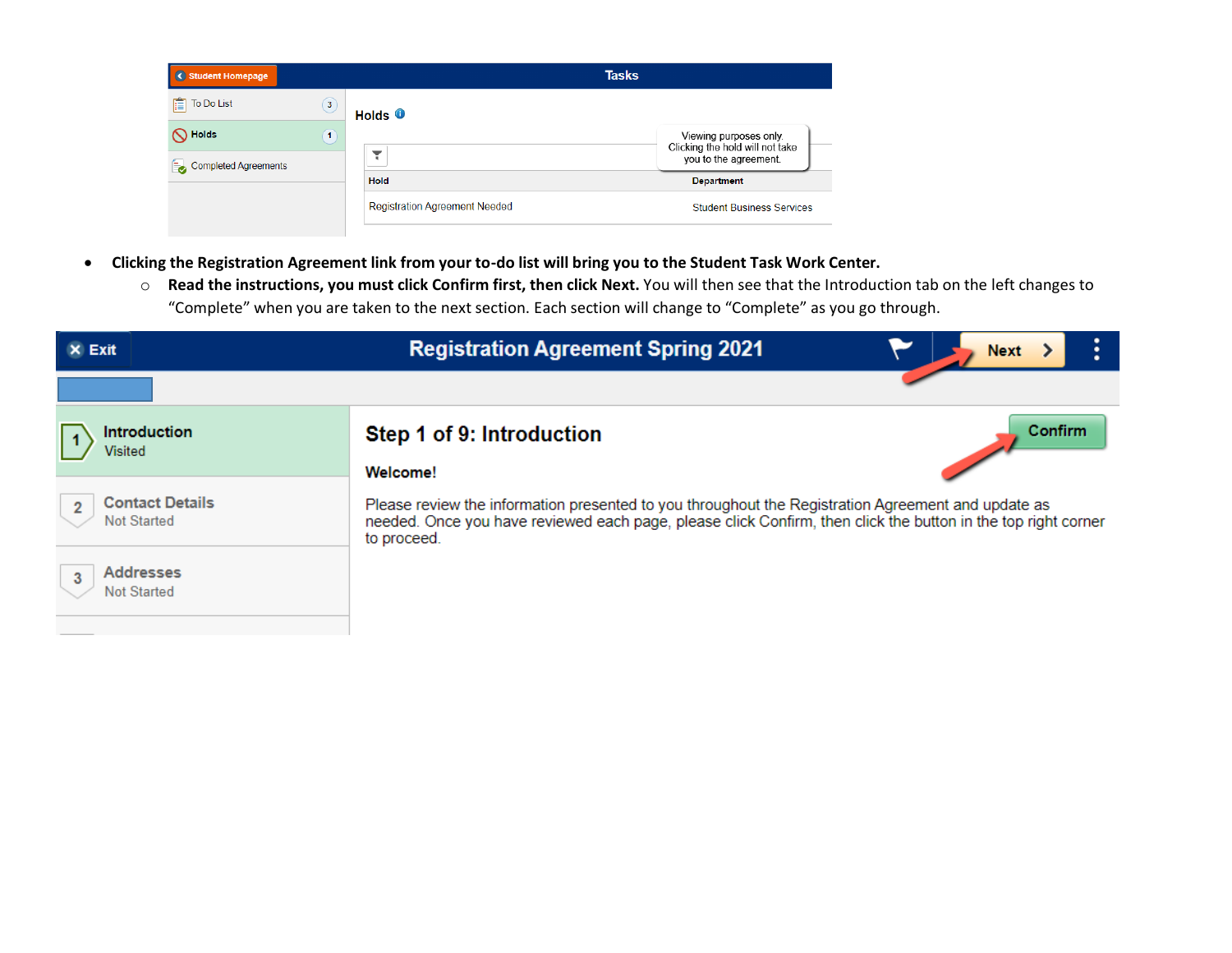o **You may update your Phone number(s) on the Contact Details screen by clicking the arrow icon to the right of each number or Add a number with the Plus sign. If the information is current, click Confirm; this will populate the Next button for you to click and progress to the next section.** 

| $\times$ Exit                                           |                              | <b>Registration Agreement Spring 2021</b> |                 | ۴            | ŧ<br><b>≮ Previous</b> |
|---------------------------------------------------------|------------------------------|-------------------------------------------|-----------------|--------------|------------------------|
|                                                         |                              |                                           |                 |              |                        |
| Introduction<br>$\blacktriangleleft$<br>Complete        | Step 2 of 9: Contact Details |                                           |                 |              | Confirm                |
| <b>Contact Details</b><br>$\overline{2}$<br>In Progress | Email                        |                                           |                 |              |                        |
|                                                         | Email                        |                                           | <b>Type</b>     | Preferred    |                        |
| <b>Addresses</b><br><b>Not Started</b>                  |                              |                                           | Campus          | $\checkmark$ |                        |
| <b>Emergency Contacts</b><br><b>Not Started</b>         |                              |                                           | <b>Business</b> |              |                        |
|                                                         |                              |                                           | Personal        |              |                        |
| <b>Student Location</b><br><b>Not Started</b>           | Phone                        |                                           |                 |              |                        |
| <b>Policy Agreement</b><br><b>Not Started</b>           |                              |                                           |                 |              |                        |
| <b>Conduct Agreement</b>                                | Phone                        | <b>Type</b>                               |                 | Preferred    |                        |
| <b>Not Started</b>                                      |                              | Cellular                                  | $\checkmark$    |              | $\rightarrow$          |
| <b>Financial Agreement</b><br><b>Not Started</b>        |                              | <b>Business</b>                           |                 |              | $\rightarrow$          |
| <b>Complete Task</b>                                    |                              | Campus                                    |                 |              | $\rightarrow$          |
| Not Started                                             |                              | Home                                      |                 |              | $\rightarrow$          |
|                                                         |                              |                                           |                 |              |                        |
| <b>≮ Previous</b>                                       | $Next$ >                     | ŧ                                         |                 |              |                        |
|                                                         |                              |                                           |                 |              |                        |
|                                                         |                              |                                           |                 |              |                        |
|                                                         |                              |                                           |                 |              |                        |
|                                                         | Confirm                      |                                           |                 |              |                        |
|                                                         |                              |                                           |                 |              |                        |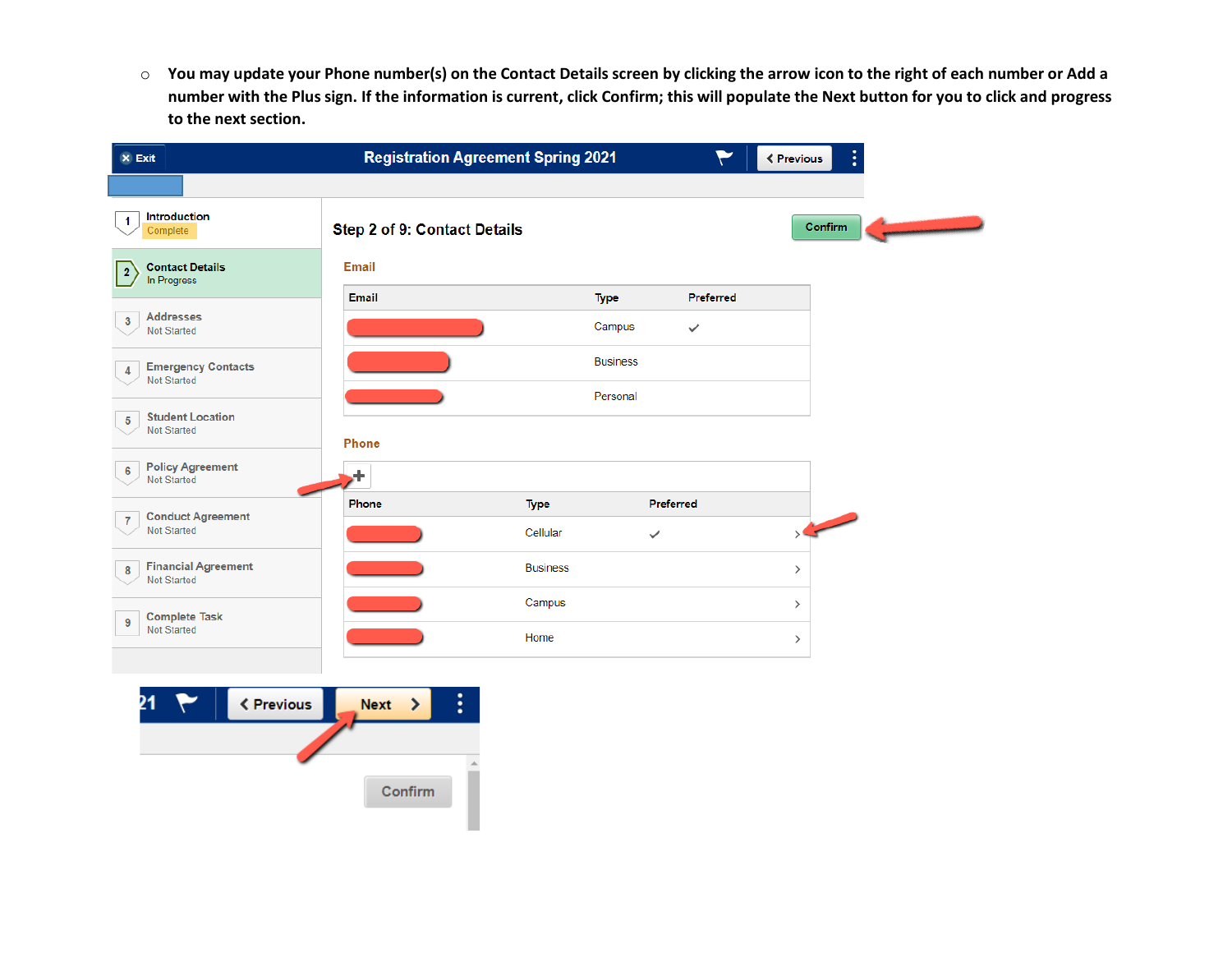o **You may update your Address(es) by clicking the arrow icon to the right of each one OR Add where available. If the information is current click Confirm, then Next to continue**

| $\times$ Exit                                                       | <b>Registration Agreement Spring 2021</b> |             |               | <b>&lt; Previous</b> |
|---------------------------------------------------------------------|-------------------------------------------|-------------|---------------|----------------------|
|                                                                     |                                           |             |               |                      |
| Introduction<br>1<br>Complete                                       | Step 3 of 9: Addresses                    |             |               | Confirm              |
| <b>Contact Details</b><br>$\mathbf{2}$<br>Complete                  | <b>Home Address</b><br>÷.                 |             |               |                      |
| <b>Addresses</b><br>$\vert 3 \vert$<br>In Progress                  | <b>Address</b>                            | <b>From</b> |               |                      |
| <b>Emergency Contacts</b><br>$\blacktriangle$<br><b>Not Started</b> |                                           | Current     |               |                      |
| <b>Student Location</b><br>$5\phantom{.0}$<br><b>Not Started</b>    | <b>Mailing Address</b>                    |             |               |                      |
| <b>Policy Agreement</b><br>6<br><b>Not Started</b>                  | ÷<br><b>Address</b>                       | From        |               |                      |
| <b>Conduct Agreement</b><br>$\overline{7}$<br><b>Not Started</b>    |                                           | Current     |               |                      |
| <b>Financial Agreement</b><br>8<br><b>Not Started</b>               |                                           |             | $\rightarrow$ |                      |
| <b>Complete Task</b><br>9                                           | <b>Diploma Address</b>                    |             |               |                      |
| <b>Not Started</b>                                                  | No address defined                        |             |               |                      |
|                                                                     | Add Diploma Address                       |             |               |                      |
|                                                                     |                                           |             |               |                      |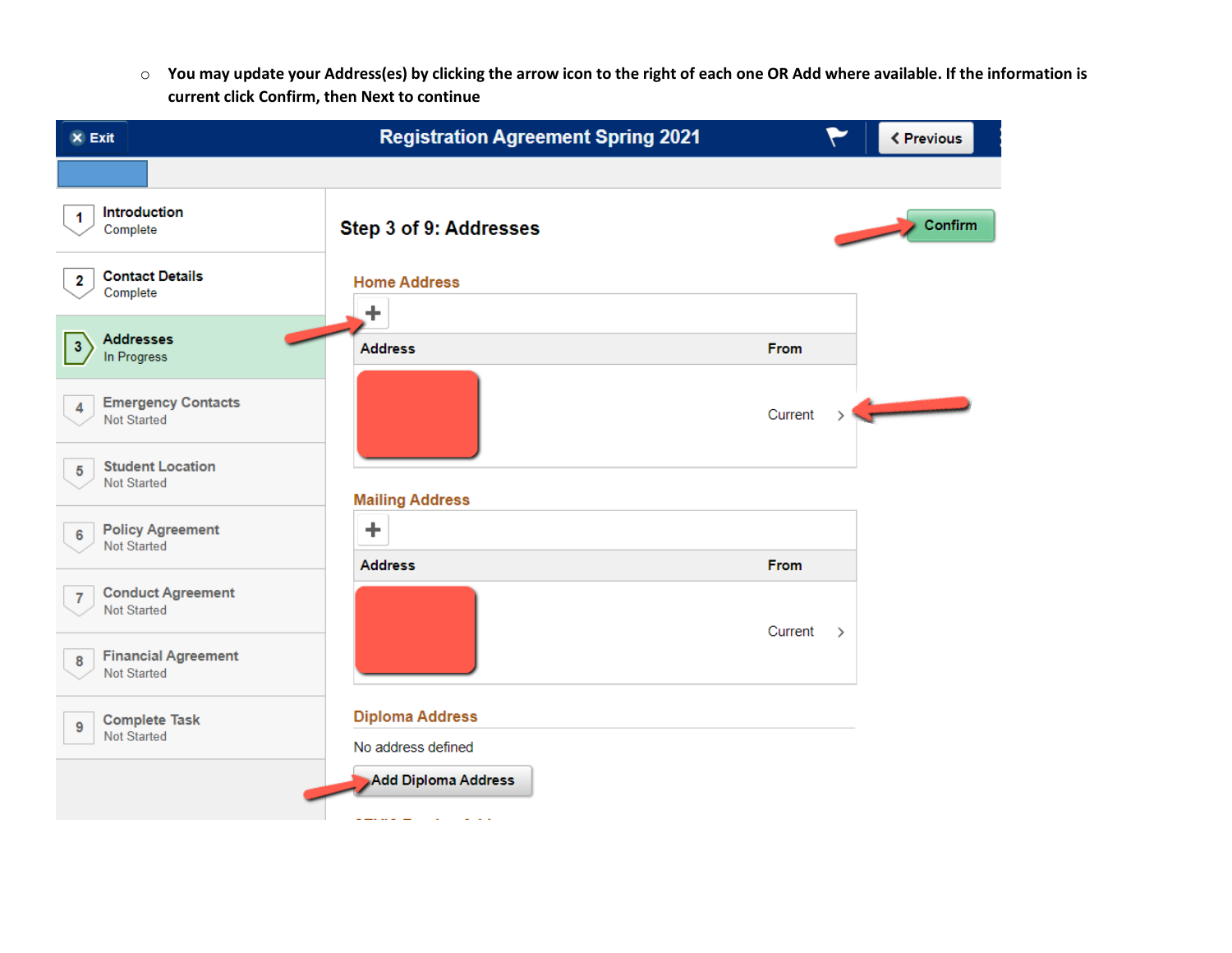o **You may update your Emergency Contact information by clicking the arrow icon to the right of each one OR click the plus sign to add an emergency contact. If the information is current click Confirm, then Next to continue**

| $\times$ Exit                                                    |         | <b>Registration Agreement Spring 2021</b> |              |   | ŧ<br><b>&lt; Previous</b> |
|------------------------------------------------------------------|---------|-------------------------------------------|--------------|---|---------------------------|
|                                                                  |         |                                           |              |   |                           |
| Introduction<br>1.<br>Complete                                   |         | Step 4 of 9: Emergency Contacts           |              |   | Confirm                   |
| <b>Contact Details</b><br>$\mathbf{2}$<br>Complete               | ÷.      |                                           |              |   |                           |
| <b>Addresses</b><br>$\mathbf{3}$                                 | Contact | Phone                                     | Preferred    |   |                           |
| Complete                                                         |         |                                           | $\checkmark$ |   |                           |
| <b>Emergency Contacts</b><br>$\overline{4}$<br>In Progress       |         |                                           |              | ≻ |                           |
| <b>Student Location</b><br>$5\phantom{.0}$<br><b>Not Started</b> |         |                                           |              |   |                           |
| <b>Policy Agreement</b><br>6<br><b>Not Started</b>               |         |                                           |              |   |                           |
| <b>Conduct Agreement</b><br>$\overline{7}$<br><b>Not Started</b> |         |                                           |              |   |                           |
| <b>Financial Agreement</b><br>8<br><b>Not Started</b>            |         |                                           |              |   |                           |
| <b>Complete Task</b><br>9<br><b>Not Started</b>                  |         |                                           |              |   |                           |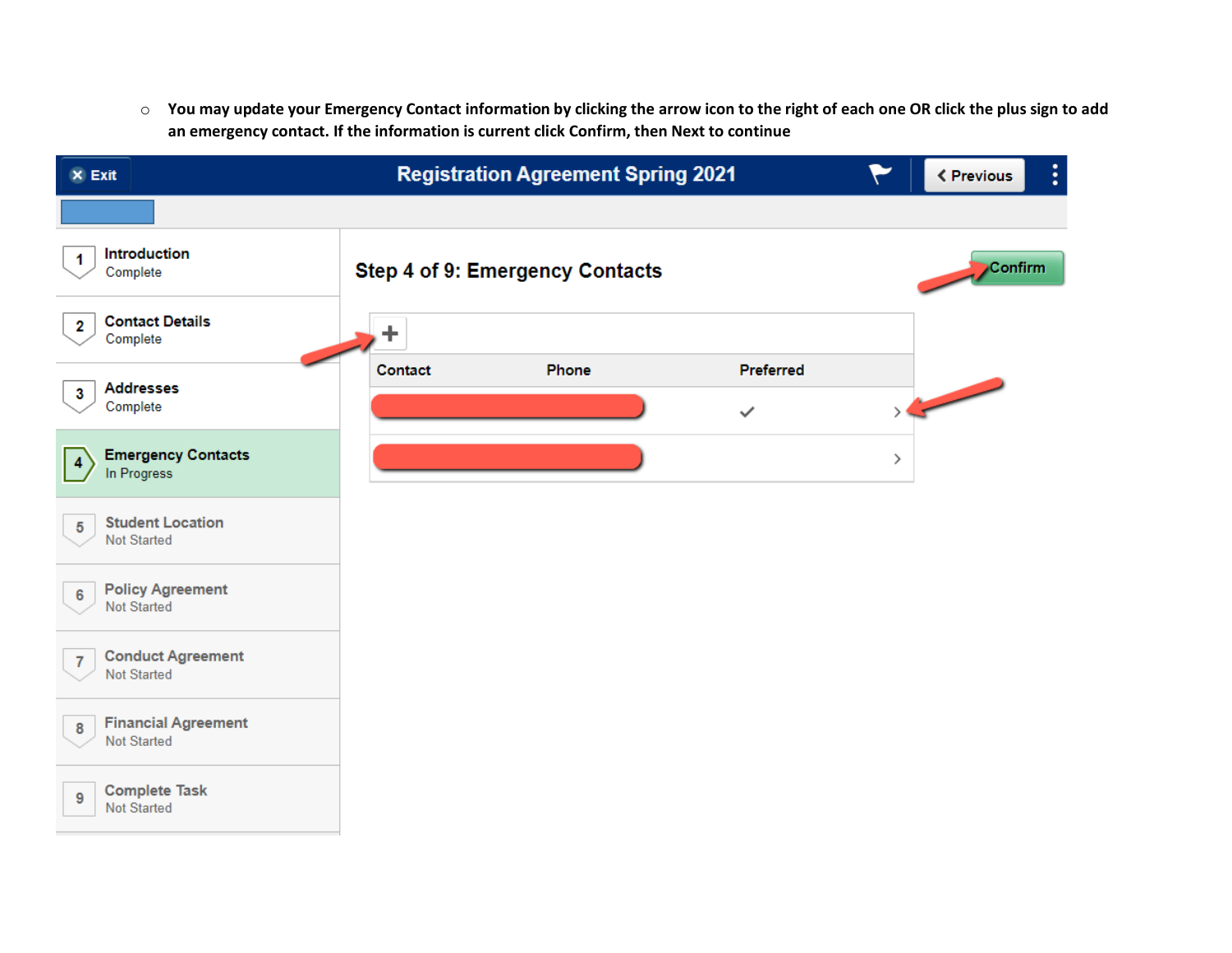o **You must then verify your current living location. For the purposes of this request, "living location" should be the city and state where you will be sleeping the majority of the time while taking your classes. Once you have entered your Student Location information, click Save at the bottom to populate the Next button at the top.**

| $x$ Exit                                                         | <b>Registration Agreement Spring 2021</b>                                                                                                                                                                                                                                      |                         |   | <b>&lt; Previous</b> | ŧ |
|------------------------------------------------------------------|--------------------------------------------------------------------------------------------------------------------------------------------------------------------------------------------------------------------------------------------------------------------------------|-------------------------|---|----------------------|---|
|                                                                  |                                                                                                                                                                                                                                                                                |                         |   |                      |   |
| <b>Introduction</b><br>1<br>Complete                             | Step 5 of 9: Student Location                                                                                                                                                                                                                                                  |                         |   |                      |   |
| <b>Contact Details</b><br>$\overline{2}$<br>Complete             | Please provide the city and state of your current living location, then save, and click Next to continue. For the<br>purposes of this request "living location" should be the city and state where you will be sleeping the majority<br>of the time while taking your classes. |                         |   |                      |   |
| <b>Addresses</b>                                                 | If you are currently located domestically, you must specify your city, state, and postal code.                                                                                                                                                                                 |                         |   |                      |   |
| 3<br>Complete                                                    | Foreign Address $\Box$                                                                                                                                                                                                                                                         |                         |   |                      |   |
| <b>Emergency Contacts</b><br>4<br>Complete                       | Country<br><b>State</b>                                                                                                                                                                                                                                                        | <b>USA</b><br><b>TX</b> | Q |                      |   |
|                                                                  | City                                                                                                                                                                                                                                                                           | Whitehouse              |   |                      |   |
| <b>Student Location</b><br>$\overline{5}$<br>In Progress         | <b>Postal Code</b>                                                                                                                                                                                                                                                             | 75791                   |   |                      |   |
| <b>Policy Agreement</b><br>6<br><b>Not Started</b>               |                                                                                                                                                                                                                                                                                |                         |   |                      |   |
| <b>Conduct Agreement</b><br>$\overline{7}$<br><b>Not Started</b> |                                                                                                                                                                                                                                                                                |                         |   |                      |   |
| <b>Financial Agreement</b><br>8<br><b>Not Started</b>            |                                                                                                                                                                                                                                                                                |                         |   |                      |   |
| <b>Complete Task</b><br>9<br><b>Not Started</b>                  |                                                                                                                                                                                                                                                                                |                         |   |                      |   |
|                                                                  |                                                                                                                                                                                                                                                                                |                         |   |                      |   |
|                                                                  |                                                                                                                                                                                                                                                                                |                         |   |                      |   |
|                                                                  |                                                                                                                                                                                                                                                                                |                         |   |                      |   |
|                                                                  |                                                                                                                                                                                                                                                                                |                         |   |                      |   |
|                                                                  | <b>Save</b>                                                                                                                                                                                                                                                                    |                         |   |                      |   |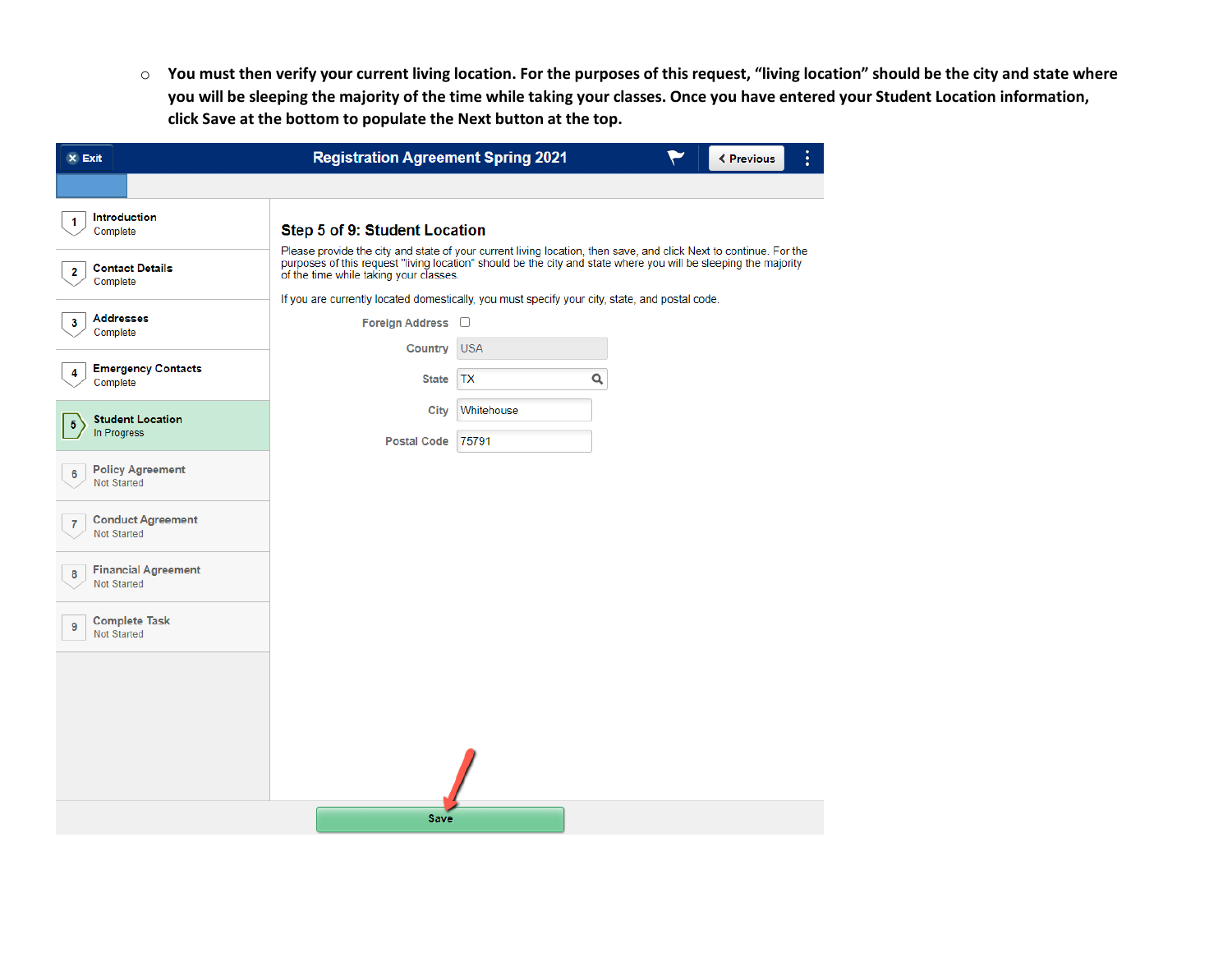o **You must then review UT Tyler's Sexual Misconduct Policy. Clicking the link will take you to the PDF webpage – If this does not open a new tab/window, you should be able to navigate back to your Registration Agreement by clicking your browser's back button. You may also right click and select to open the link in a new tab or window, then simply close it once you have reviewed.**



- o **Click Accept, and your agreement to the Sexual Misconduct Policy will be dated. Click Next to continue.**
- o **You must then review UT Tyler's Student Conduct and Discipline (Code of Conduct) Policy. Clicking the link will take you to the PDF webpage – If this does not open a new tab/window, you should be able to navigate back to your Registration Agreement by clicking your browser's back button. You may also right click and select to open the link in a new tab or window, then simply close it once you have reviewed.**



o **Click Accept, and your agreement to the Code of Conduct Policy will be dated. Click Next to continue.**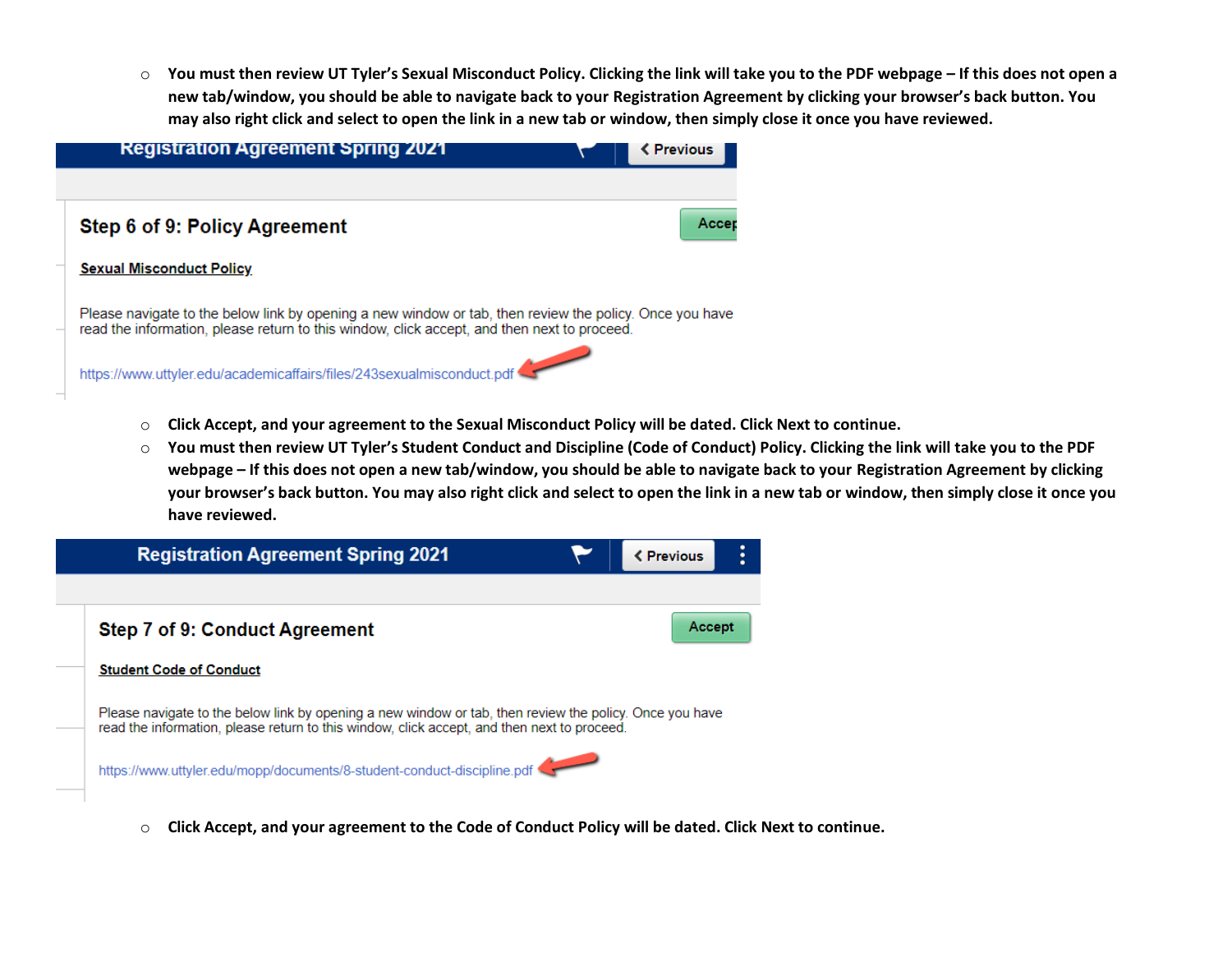## o **Next is the Student Financial Responsibility Agreement. Take care to scroll down, so you review this information in its entirety.**

| $x$ Exit                                        | <b>Registration Agreement Spring 2021</b><br><b>くPrevious</b>                                                                                                                                                                                                                                                                                                                                                                     |  |  |  |  |
|-------------------------------------------------|-----------------------------------------------------------------------------------------------------------------------------------------------------------------------------------------------------------------------------------------------------------------------------------------------------------------------------------------------------------------------------------------------------------------------------------|--|--|--|--|
|                                                 |                                                                                                                                                                                                                                                                                                                                                                                                                                   |  |  |  |  |
| <b>Introduction</b>                             | <u>וטמאט דטיוטיזי ט ד דיןוטרא וווימוזטומרמקונטנדווטוזו. סווטט ץטע וומיזט דטיוטיזיטע גווט עטמאט אטוטט. <b>העספן</b>רגע</u><br>confirm your agreement. Then click <b>Next</b> to continue.                                                                                                                                                                                                                                          |  |  |  |  |
| Complete                                        | <b>Student Financial Responsibility Agreement</b>                                                                                                                                                                                                                                                                                                                                                                                 |  |  |  |  |
| <b>Contact Details</b><br>2<br>Complete         | If you or your parents would like more information about the Student Financial Responsibility Agreement.<br>you may contact the Student Cashiers Office 903.566.7180 or cashiers@uttyler.edu.<br>Student Financial responsibility Agreement Acknowledgements - Your agreement to these items are<br>required for your registration at The University of Texas at Tyler.<br>PAYMENT OF FEES/PROMISE TO PAY                         |  |  |  |  |
| <b>Addresses</b><br>3<br>Complete               | I understand that when I register for any class at The University of Texas at Tyler or receive any<br>service from The University of Texas at Tyler I accept full responsibility to pay all tuition, fees and<br>other associated costs assessed as a result of my registration and/or receipt of services. I further<br>understand and agree that my registration and acceptance of these terms constitutes a promissory         |  |  |  |  |
| <b>Emergency Contacts</b><br>Complete           | note agreement (i.e., a financial obligation in the form of an educational loan as defined by the U.S.<br>Bankruptcy Code at 11 U.S.C. §523(a)(8)) in which The University of Texas at Tyler is providing me<br>educational services, deferring some or all of my payment obligation for those services, and I<br>promise to pay for all assessed tuition, fees and other associated costs by the published or                    |  |  |  |  |
| <b>Student Location</b><br>5<br>Complete        | assigned due date.)<br>I understand and agree that if I drop or withdraw from some or all of the classes for which I register.<br>I will be responsible for paying all or a portion of tuition and fees in accordance with the published<br>tuition refund schedule at Tuition & Fee Refund Schedule. I have read the terms and conditions of                                                                                     |  |  |  |  |
| <b>Policy Agreement</b><br>6<br>Complete        | the published tuition refund schedule and understand those terms are incorporated herein by<br>reference. I further understand that my failure to attend class or receive a bill does not absolve me<br>of my financial responsibility as described above.<br>DELINQUENT ACCOUNT/COLLECTION<br>Financial Hold: I understand and agree that if I fail to pay my student account bill or any monies                                 |  |  |  |  |
| <b>Conduct Agreement</b><br>7<br>Complete       | due and owing The University of Texas at Tyler by the scheduled due date, The University of Texas<br>at Tyler will place a financial hold on my student account, preventing me from registering for future<br>classes, requesting transcripts, or receiving my diploma.<br>Late Payment Charge: I understand and agree that if I fail to pay my student account bill or any                                                       |  |  |  |  |
| <b>Financial Agreement</b><br>In Progress       | monies due and owing The University of Texas at Tyler by the scheduled due date, The University<br>of Texas at Tyler will assess late payment and/or finance charges at the rate of \$25 for each late<br>payment or payment made after the institutional due date as approved by the Board of Regents.<br>Collection Agency Fees: I understand and accept that if I fail to pay my student account bill or                       |  |  |  |  |
| <b>Complete Task</b><br>9<br><b>Not Started</b> | any monies due and owing The University of Texas at Tyler by the scheduled due date, and fail to<br>make acceptable payment arrangements to bring my account current. The University of Texas at<br>Tyler may refer my delinguent account to a collection agency. I further understand that if The<br>University of Texas at Tyler refers my student account balance to a third party for collection, a                           |  |  |  |  |
|                                                 | collection fee will be assessed and will be due in full at the time of the referral to the third party. The<br>collection fee will be calculated at the maximum amount permitted by applicable law, but not to<br>exceed 30% of the amount outstanding. For purposes of this provision, the third party may be a debt<br>collection company or an attorney. If a lawsuit is filed to recover an outstanding balance, I shall also |  |  |  |  |
|                                                 | be responsible for any costs associated with the lawsuit such as court costs or other applicable<br>costs in accordance with Texas Government Code Sec. 2107.003. Finally, I understand that my<br>delinguent account may be reported to one or more of the national credit bureaus and a state of<br>Texas warrant hold may be placed on my account.                                                                             |  |  |  |  |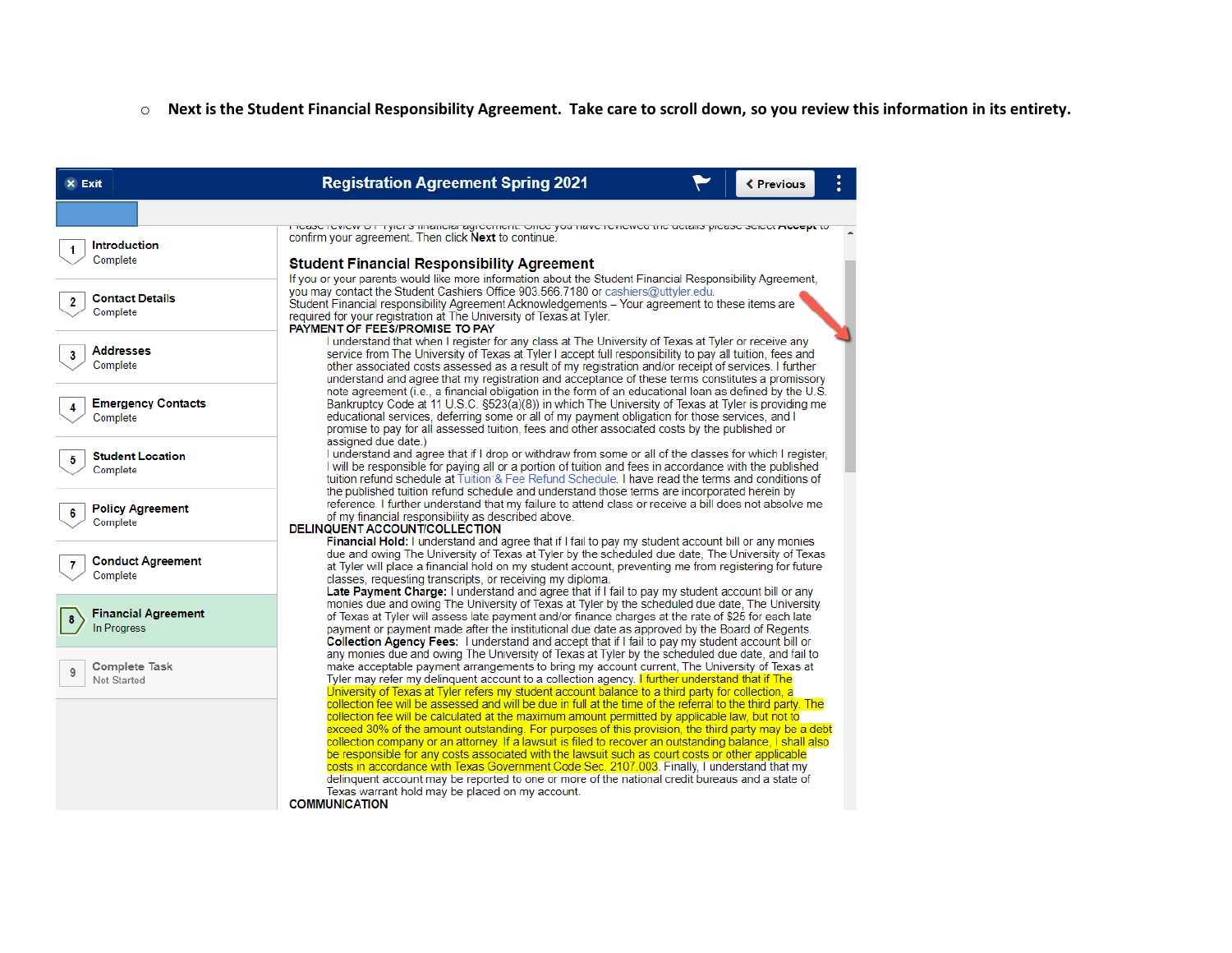- o **After reading the entire agreement, scroll back up and click Accept, and your agreement to the Student Financial Responsibility Agreement will be dated. Click Next to continue.**
- **This will bring you to the Complete Task page. DO NOT CLICK EXIT YET. Click Submit in the top right. Please note, the enrollment hold will not be removed from your account unless this step is complete.**
	- o **Note: if routed back to an earlier section of the agreement, you can click the "Complete Task" box on the left side of the page. You may also click to earlier sections of the agreement if you need to make any additional changes at this time.**

| $\times$ Exit                                         | ŧ<br><b>Registration Agreement Spring 2021</b><br><b>&lt; Previous</b><br><b>Submit</b>                                                                       |
|-------------------------------------------------------|---------------------------------------------------------------------------------------------------------------------------------------------------------------|
|                                                       |                                                                                                                                                               |
| Introduction<br>1<br>Complete                         | Step 9 of 9: Complete Task                                                                                                                                    |
| <b>Contact Details</b><br>$\mathbf{2}$<br>Complete    | <b>Task Completed</b><br>Thank you for completing the registration agreement. Select Submit to complete this task, then Exit to return<br>to your To-Do List. |
| <b>Addresses</b><br>3<br>Complete                     |                                                                                                                                                               |
| <b>Emergency Contacts</b><br>4<br>Complete            |                                                                                                                                                               |
| <b>Student Location</b><br>5<br>Complete              |                                                                                                                                                               |
| <b>Policy Agreement</b><br>6<br>Complete              |                                                                                                                                                               |
| <b>Conduct Agreement</b><br>$\mathbf{7}$<br>Complete  |                                                                                                                                                               |
| <b>Financial Agreement</b><br>8<br>Complete           |                                                                                                                                                               |
| <b>Complete Task</b><br>$\overline{9}$<br>In Progress |                                                                                                                                                               |